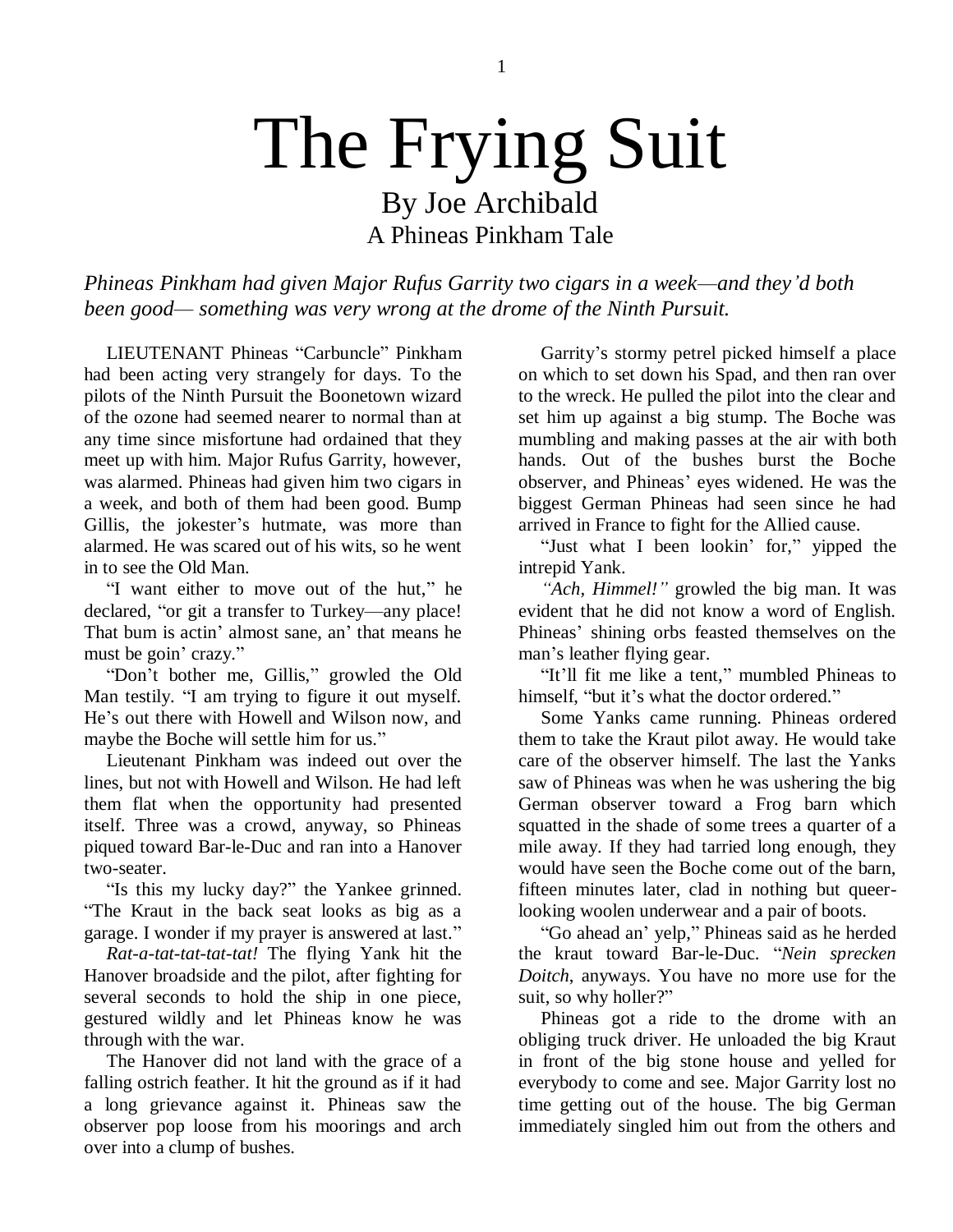tried in vain to tell the CO. how Phineas had stripped him of his dignity.

"Talk English!" roared the Old Man. "How in hell—"

"Haw-w-w-w-w!" guffawed Phineas. "That's what I say. Look at the way them Boche wear pajamas. Is it a panic? I—"

The Old Man looked at the Boonetown flyer.

"You think I believe that this squarehead was dressed up like that, you fathead? What did you do to him? Where are his clothes?"

"Ask him," grinned Phineas complacently. "If you think I"d steal a guy"s clothes, well—"

"Anybody around here understand German?" Garrity howled.

"*Donner und Blitzen!*" snorted the prisoner.

"I read Hansel and Gretel once," explained Phineas, "but I forget—"

The Old Man clawed at his hair, swore and stalked back into the house.

"C"mon," the captor said to the still raving Kraut. "We"ll fatten you up an" ship you out to a pen."

THAT night Phineas walked in on the Old Man. The miracle worker from Iowa had a strange expression on his face. He saluted, then stood for almost five minutes, shifting from one foot to the other. The Old Man did not say a thing for almost ten minutes. He was stunned. Phineas Pinkham had actually saluted, and what was more, had seemed to enjoy it. And what was the reason? "What do you want?" Garrity finally thundered. "Ah—er—oh, yeah," stuttered the lieutenant. "I thought I"d come in, as I"ve got somethin" on my mind. I've been thinkin'—"

"Don"t let that bother you," interrupted the major with fine sarcasm. "It might be only a little fever or—"

Phineas snapped out of his trance and waxed indignant. "This is a very vital idea I"ve got," he declared. "It"s for the good of the Allies. I been thinkin" how swell it would be if maybe we could all fly thirty thousand feet when we go over the lines, as then the Boche couldn"t spot us and we could do plenty by surprisin' 'em that way. Why, we could even fly to Berlin at that altitude and—"

"Well, Pinkham, it's been good to have had you with us as long as this, anyway," interposed the C.O. "Just sit down and I"ll call up the nearest

bughouse." He picked up the phone, held it for a second, then slammed it down where it belonged. "Even if we could get our planes that high, where would we get Eskimos to fly "em, huh?" he lashed out. "By the time we taught them to fly, the war would be over. And where would we get seals and walrus meat to feed the Eskimos? Pinkham, get out of here."

"Is that so?" blazed the inventor of strange things. "Awright. They laughed at Columbus once, too. Us pioneers—"

The Old Man buried his head in his hands and groaned.

"Awright, if you won"t listen," growled Phineas.

"But wait until you see what I"m goin" to invent. I"ll show you. A Pinkham always has stepped into a war an' turned the tide."

"Go on," sneered Garrity. "You"ve never been funnier. Ha-a-a!"

Lieutenant Phineas Pinkham sniffed and made for the door. When he got outside, he heard the roar of a prop. A dark shadow flitted across the yard in front of the French farmhouse. A twoseater was landing. It circled the field twice, then mushed down. The pilot stepped out, introduced himself and said that he needed gas. He had to get his passenger to Chaumont within the hour. Phineas sauntered casually across the field to look the visitors over. The man in the rear pit made no move to get out. He sat there, smoking a cigarette, while Sergeant Casey yelled to the greaseballs to wheel up some petrol.

"This is the Ninth Pursuit, isn't it?" the pilot asked. "Garrity's squadron?"

"Yeah," was the response.

"Pinkham around?" the man in the back pit suddenly asked. "I'd like to meet him."

"Well, here I am," said Phineas. "In the flesh. Maybe ya want my autograph or—er—what's your—"

"Colonel Smith. One of the Chicago Smiths," was the reply.

Behind Phineas sounded some snickers. He turned and saw several pilots grouped nearby. Something told him that he was being kidded. He looked at the man in the pit. Smith's collar was pulled up around his ears. All Phineas could see was a big nose and a pair of goggles.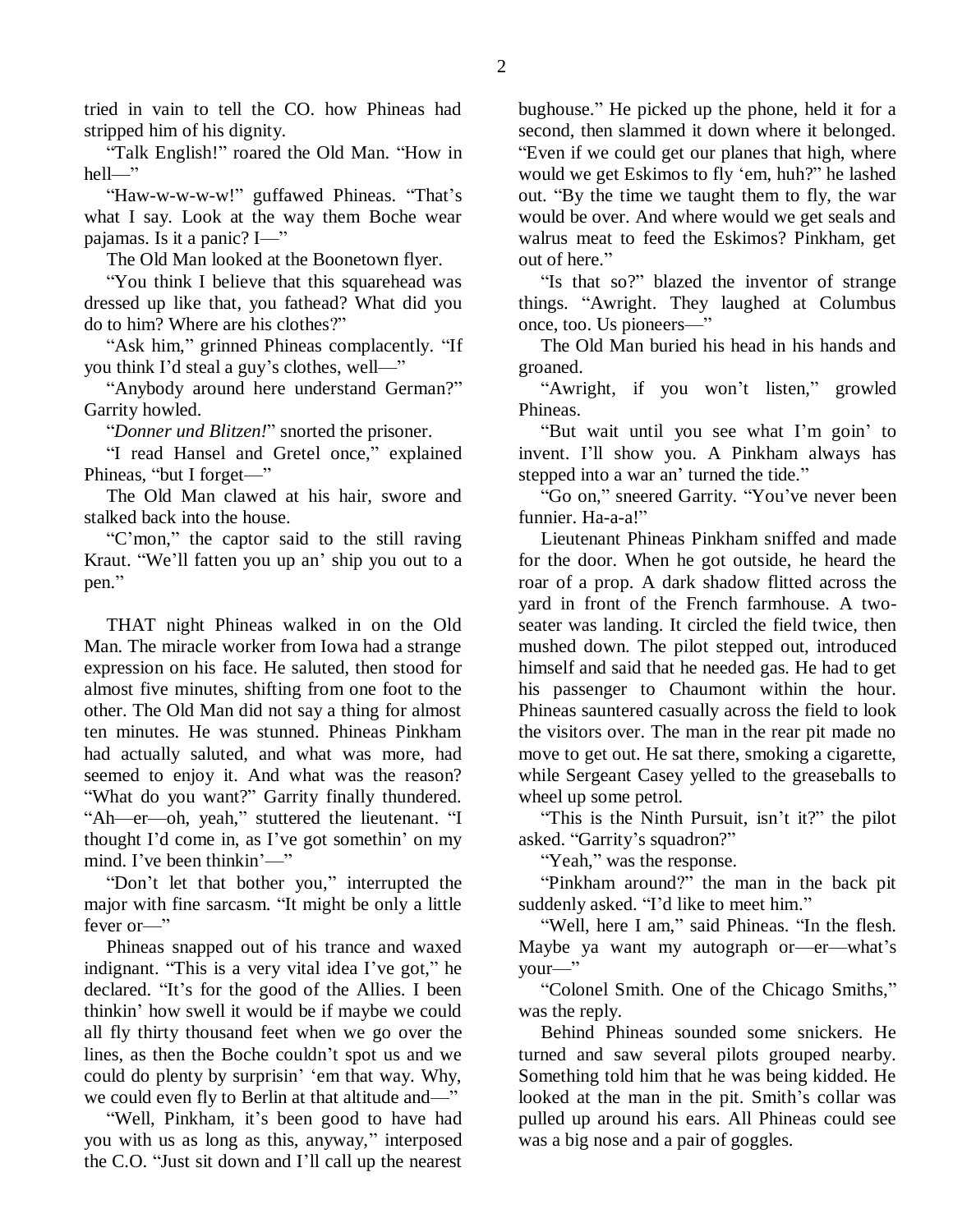"Want to congratulate you on getting the Rittmeister last week," said the man and reached down a big, gloved hand.

"That was duck soup," beamed Phineas. "I—" He took the hand.

Squish! Yellow goo seeped through the Pinkham fingers. Phineas held up his hand and contemplated it with bulging eyes. A piece of egg shell fell away from it. The man in the pit took a handkerchief from his pocket and nonchalantly wiped the palm of his glove. Howls of glee shook the night air.

"I've been waiting for this, Pinkham," a voice ripped out, "for six months. One time you handed me a cigar in Nancy. An—"

"Ya big fathead!" yipped the victim. "Git down an" I"ll knock ya—"

"That's enough, lieutenant," retorted the man. "You're talking to a superior officer. One more word and I"ll have you—" His words failed and he shook in the pit with laughter.

"As ye sow," yelped Bump Gillis, "so shall ye reap. Ha! I been waitin' for a worm to turn and—"

Phineas swore and tramped away to his hut, shaking more of the remains of a perfectly good egg from his fingers. In the hut he waited until the ship took off. As it soared up into the dusk, he stalked across the field and yelled at Sergeant Casey.

"Who was that bum?" he demanded.

"Colonel Smith," grinned the master mechanic. "Just Smith. All you have to do, lieutenant, is look in a phone book an'—"

"You"re smart, huh, Casey?" yipped the man on whom the tables had been turned. "Look out or you"ll git busted."

Gnashing his teeth, Phineas sought the solitude of his hut once more. There he brooded for almost an hour. That brass hat! All he knew about the fellow was that he had a big nose. Well, it was a long lane that had no road crossing it, mused the Boonetown flyer. And then his thoughts turned to the Boche flying suit which he had cached out near Bar-le-Duc, and he was comforted. The flyer went to his trunk and fished out a lot of wire which he had been gathering for weeks. The insulation on some of it needed fixing. Other pieces of the wire had to be twisted into little coils with a pair of pliers. Phineas toiled away industriously until he heard the crunching of boots

on the ground outside. When Bump entered the hut, Phineas was cramming his mysterious belongings into his trunk. He hurriedly slammed down the lid and snapped the lock.

"What ya doin", Edison?" greeted Bump. "Or are you Mr. Macaroni in disguise?"

"Two more words are all you need to get a fight," snapped Phineas.

"Ho hum!" yawned Bump with unconcern, and made ready for bed.

AT that very moment the Old Man was getting news over the wires from the Wing. News that was all bad as usual. The Spads of the Ninth Pursuit had been in poor shape for days. Three of the sky chariots had folded up and refused to perk even enough to get the wheels off the ground. An S.O.S. had gone in from Major Rufus Garrity and he had been promised new ships as soon as they could be shipped to the sector. They had been due on the morrow, but something had happened.

"Blown up!" repeated the voice over the wires. "Are you getting deaf, Garrity? They were in cases on flat-cars. The train was going over a bridge, and then—kerflooey! The Boche found out. Fixed that bridge. The *Herr Kapitan*, Garrity. That's my guess. Only that Kraut could've pulled a job like that. We found a couple of wings. You might tie them onto your pilots and—"

"Is this a time to tell jokes?" bellowed the major. "Huh! Well, this outfit is keeping its feet on the ground until we get something to fly in. What's the matter with the Intelligence Corps? *Herr Kapitan*, huh! He's all we need around here to make us bust out laughing. You heard me. I want some ships."

"I"ll make some tonight," was the caustic reply. It was followed by the metallic click.

"Hello, hello!" barked Garrity. "Oh, go to hell!"

At dawn, while Howell, Pinkham and the rest of A Flight were getting ready to take over the first patrol. Major Rufus Garrity barged out of Wings and stood looking at them.

"We get no new Spads," he announced. "Ha! Ha! The *Herr Kapitan*, the big brain of the Boche snoopers, blew them up. You"ll have to wire up those you have so they"ll hold together. Pinkham, you were going to invent something. Why don"t you make a pitfall out in the country and bait it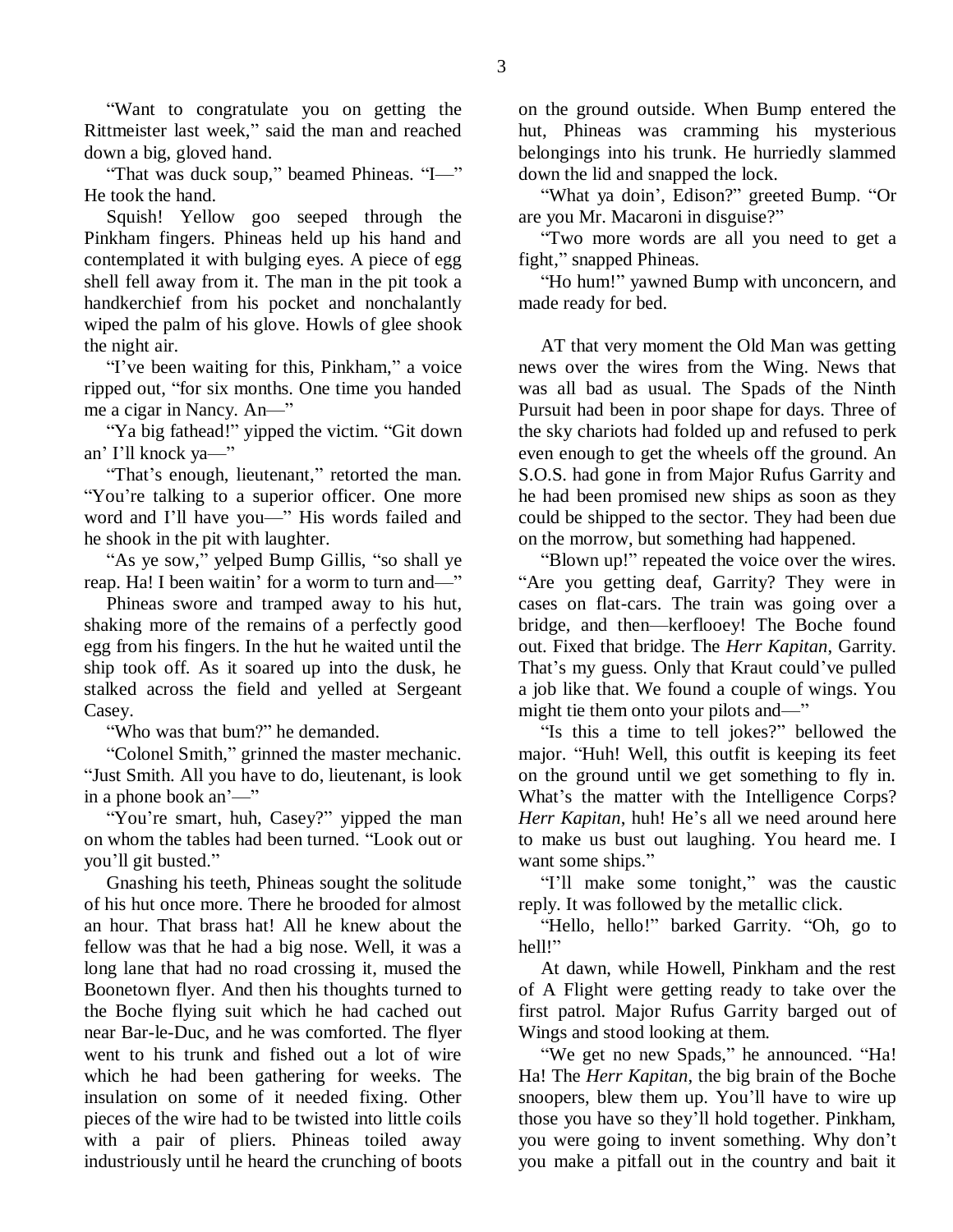with *wiener-schnitzel?* You might catch *Herr Kapitan*. You"ve tried dizzier stunts and gotten away with it." He turned about and left the room. "He's a swell C.O.," commented Phineas with a grin. "He"s always cheerin" a guy up. My heart warms right up when—"

"Come on," growled Howell. "Let's get it over with."

The Pfalz ships which once had followed the tail feathers of von Schweinknochel were not to be seen in the skies that morning. But when Garrity"s buzzards reached a certain sky shelf, they found it clogged with Fokkers led by Heinz, the Mad Butcher from Hamburg. Phineas got set to make a run for it, but Howell"s ship did not waver from its course.

"Gripes!" groaned the hero from Boonetown. "An" they call me nuts!" Just then three Fokkers piled on him and it looked as if the Pinkham menace was to be washed up. But the marvel from the Hawkeye State paid no attention to his guns. In fact, if it had been possible, he would have torn them loose and tossed them overside to make the going lighter. In a wide climbing turn he shot across the sky and ate up a mile in jig time. The three Boche tripes swept after him, guns stuttering. In a mad circle went the hare and the three hounds. On the third lap around the celestial bowl, Phineas took time out to look around. Howell and his Spads were fighting their way back to the protection of anti-aircraft guns on the Allied side. White pompoms were blooming around the Fokkers. One cracked close to Phineas" port side and the Spad kicked and bucked. The Yank saw a loop-hole and skidded through. He slipped into the clear with the aid of a burst of shrapnel which shredded the tail of a Fokker.

When Phineas landed, Flight Leader Howell was walking around his Spad, trying to spot a place where Boche lead had failed to puncture. "Some fight, huh?" exclaimed Phineas. "You were a lot of help," snapped Howell. "Started running quick, didn't you? Gettin' cold feet, Pinkham, you homely—"

"Is that so?" cracked Phineas. "Them's fightin" words, but I"ll let it pass. I"m too valuable to the Allies at the instant to risk life and limb in a hopeless fight. I have got somethin' I'm doin' for posterity an'—"

A mechanic looked at one of his fellows. "Another dame he"s got, huh? But what a hell of a name for even a Frog!"

"Yeah, he must've ditched the one he calls Babette," mumbled a greaseball.

Howell saw the Old Man coming and set his jaws.

"If you need screens for the windows an" doors," he said to Garrity, "take the wings off these crates."

"Don"t get fresh," growled Garrity. "I wasn"t expectin" good news. If you ever come back the winner, I'll drop dead. Where's Lieutenant Grubb?"

"I saw him heading for the Yankee trenches,"

Phineas informed him. "I think he was goin" down to speak to somebody he knew. Haw-w-w- $W-W$ !"

"I said don"t get fresh!" yipped Garrity. "I"ll bust you, you freckled gaboon."

Phineas Pinkham, scion of the Iowa Pinkhams, grinned and hurried to his hut. He got out of his flying gear and then opened up his trunk. Fifteen minutes later he was chug-chugging out of the drome on a motorcycle. The side car was filled with certain articles necessary for a job he had at hand near Bar-le-Duc.

For three days at odd times Phineas labored in the Frog barn where he had relieved the Boche observer of the Hanover two-seater of his flying suit. Phineas worked feverishly with heavy needle and thread. He inserted wire in the lining of the heavy leather war regalia and packed strips of asbestos around it. It was a tedious, laborious task. One afternoon, when he was shoving a coiled wire into the sleeve lining with great difficulty, a shadow fell across the floor of the barn. Phineas dropped his pliers and looked up. A Frog farmer stood peering at him. He looked older than Rip Van Winkle and had a dirty white beard three times as long.

"*Bon jour*," squeaked the peasant. "*Voila, mais c'est ze* strange zing *M'sieu* do, *oui?*"

"Haw-w-w-w-w!" laughed Phineas. "Eet ees, *oui*, monsewer. For *la belle* France maybe I do eet, comprenny?"

"*Vive la France!*" enthused the Frog.

"It"s a flyin" suit," explained the Yank. "With this you can go up maybe fifty thousand feet and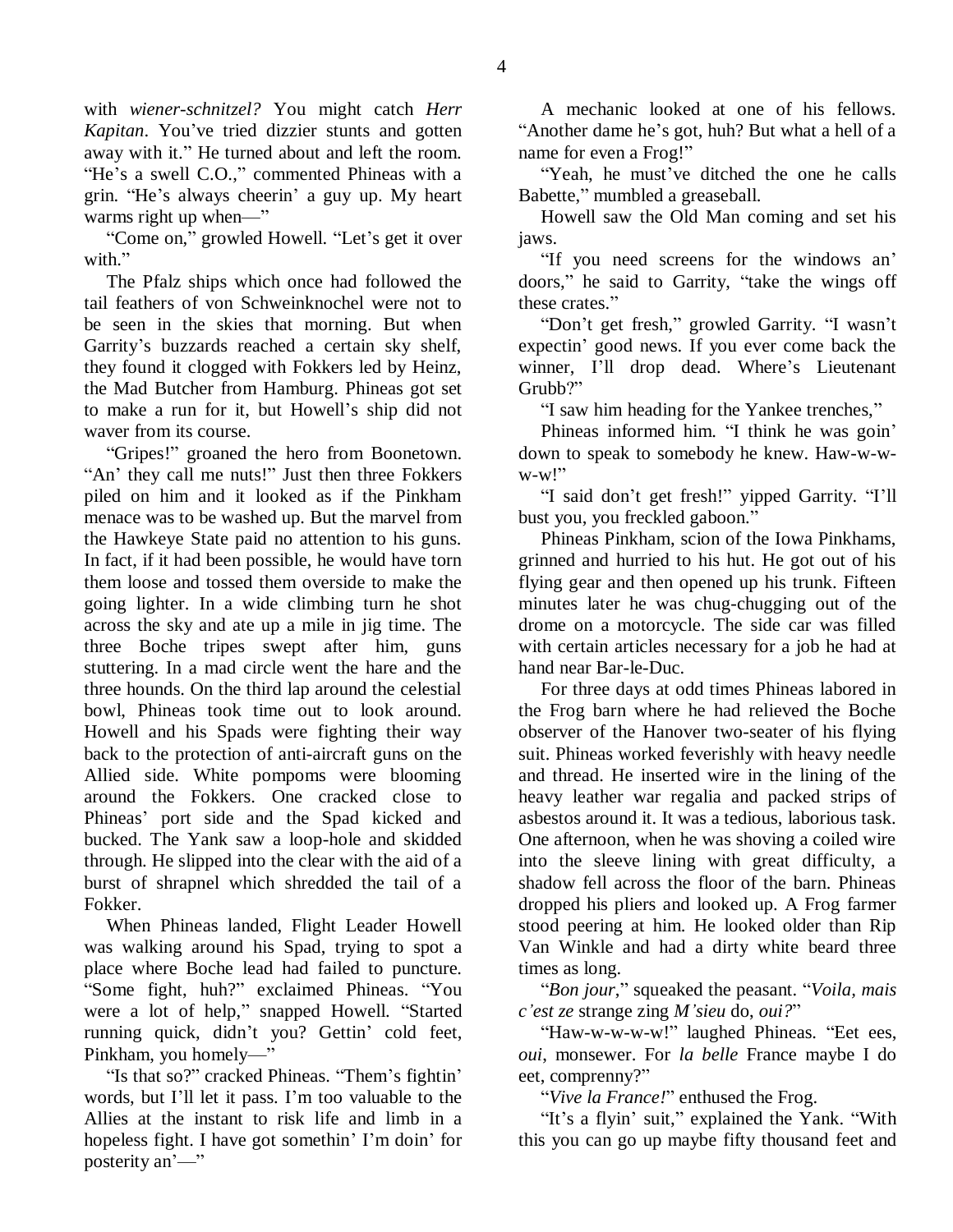still feel like you was sittin' under a date tree, *nest pa*?"

"Ah, *sacre bleu*," exclaimed the Frog. "*M'sieu* he mus" be ze great Peenkham, *oui*?"

"Phineas to *vous*, papa," grinned the flyer. "Well, *allez*, as I don"t want to be disturbed. Keep this ze secret, papa, *oui*?"

"*Oui*," chuckled the Frog as he went out. "*Vive la France!*"

"An" a cup of coffee," added Phineas as he returned to his work.

THAT night Lieutenant Pinkham, inventor of parts, went back to the drome and carried his finished product into his hut. The pilots of the Ninth were at mess. Phineas had anticipated this and had bided his time. He stripped down to his skivvies and then struggled into the heavy leather flying suit. At first he got tangled up in all the wires that hung from it, but soon he got them straightened out. When everything seemed as it should be, Phineas walked out of the hut toward the big stone house. Two groundmen saw the bulky figure moving through the gloom.

"What in—"

"If I was full of coneyac now," said the other, "I"d say it was Tarzan of the Apes. But I"ll bet it"s Pinkham. I seen him come in. You"ll hear the Old Man in a fit in no time."

The door of the house opened slowly.

"Hello, bums!" said Phineas.

Chairs scraped on the floor. All eyes fixed themselves on the arrival. They widened, then bulged, strained at their sockets.

"What is it?" gasped Bump. "Ya look like a cross between a deep sea diver and an Eskimo. What in the name of all the—"

"I know," said Howell. "It's a one-man signal corps. Or have you come to fix the telephone? If you take a deep breath, you"ll go out of sight in that get-up. What"re all the wires? Are you a floor lamp waitin' to get plugged in, or what?"

A door opened. Major Rufus Garrity peered out.

"Pinkham!" he cracked. "What"re you supposed to be? Wait a minute. I got a guess, too. You're a-"

"Awright, awright," interrupted Phineas. "Make fun. Ya laugh when I sit down at the planner, huh? But wait until I start to play. Haw-

w-w-w-w! I am the first heated flyer. I'm ready to demonstrate to you wise guys. Follow me, as I"m going to plug these connections into the power plant that"s on that truck outside. C"mon an" be convinced."

"Where d"you want your ashes sent, Mr. Pinkham?" inquired Garrity compassionately.

"C"mon, I"ll show you." And Phineas, wires scraping along the floor, turned as gracefully as a truck and stepped out through the doorway. Pilots followed him. The Old Man brought up the rear, head shaking from side to side.

"With this I can fly to fifty thousand feet," pronounced Phineas, "It"s warm as toast. C"mon an' I'll let you attach these two wires I got trailin' me, Bump, to the power plant."

"Not much!" refused Bump. "Even though it'd be fun, I wouldn"t want to have your electrocution on my conscience."

"I"ll do it myself," declared Phineas. "Help me up onto the truck." Willing pilots lifted him up to a spot where it would be convenient for Phineas to be hooked up. Just as the experiment was about to begin, a car rolled onto the drome.

"Duck!" yipped Garrity. "Throw canvas over Pinkham. We"ll get into a sling if—"

"Let "em watch," interrupted Phineas. "I want to demonstrate. If it"s a success, I"ll get a patent out an" the U. S. Government can—" It was too late to get away. Two brass hats came stalking up.

"Major!" one barked. "What's this? Power plant broken down?"

"Worse than that, sir," replied the Old Man meekly. "Phineas Pinkham has invented a heated flying suit. He insists on a demonstration."

"Wha-a-a-at?"

"Greetin"s," grinned Phineas. "You"re just in time. Now watch." He connected the wires and then began to explain his invention. "I got two switches here. One goes on first an' if that's hot enough, okay. If it ain"t, I switch on a double current."

"Garrity, what nonsense is this? He"s liable to kill himself!"

"So what?" somebody interjected.

"Who spoke?" cracked the major. "Who said that?"

"Haw-w-w-w-w!" exulted Phineas. "It's gittin" warm. Oh, boys, it's a success!"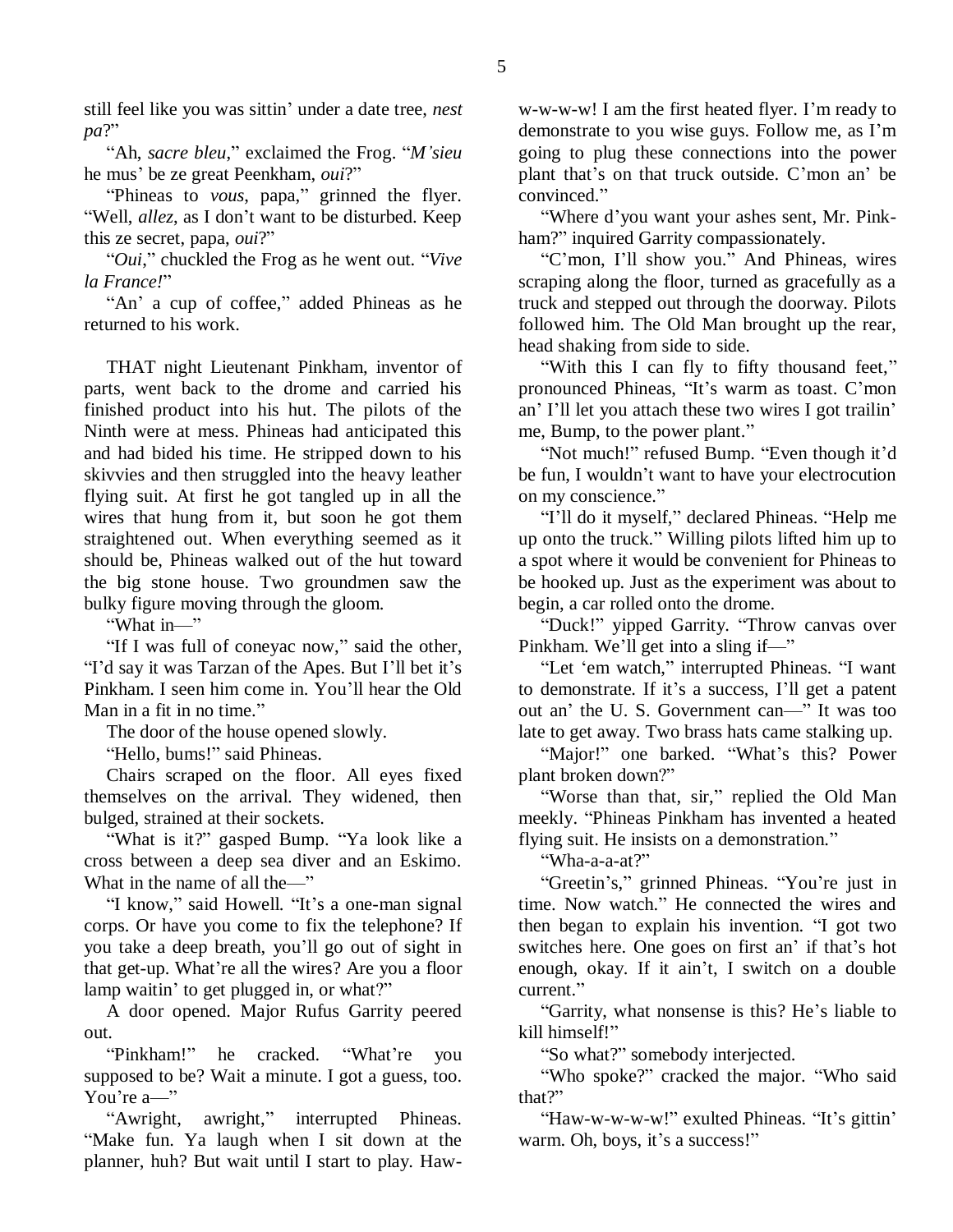The brass hats peered up at Phineas. One stroked his chin and seemed to evince great interest.

"Egad, major," he exclaimed, "it may be one of the greatest developments of the war. Let me look."

"I got it insulated," the inventor explained proudly, "with asbestos. The wires run up in the linin". I even got a helmet wired, too, to connect on. I guess I"m not the cookies, huh?"

The pilots who expected to see Phineas cremated before their eyes were disappointed. For twenty minutes he sat there with plenty of voltage running wild in the lining of the Boche flying suit. Then he turned off the current, unhitched the wires and stepped down.

"Pinkham," exclaimed one of the higher-ups, "give me your hand. It's a marvel!"

Bump Gillis groped his way out of the group. "What's the use?" he mumbled.

The news spread over the Allied area. But into Boche territory the word had traveled hours before. In the cellar of a house in Bar-le-Duc sat a man crouched over a wireless set. He had been sitting there since dusk. Close to his elbow there was a table and on it lay a long white beard with a string attached to it. There were other articles spread about, such as one would see on the dressing table of a burlesque comedian. And in a chateau north of Metz a quartette of Boche brass hats crowded about a little bespectacled Kraut who was translating dots and dashes.

"*Gott im Himmel!"* a *Herr Oberst* exclaimed. "*Herr Kapitan*, he iss kolossal. Der Yangkee, der *verdammt* Pingham, he invents der flying suidt mit wires. *Und Herr Kapitan* follows efery moofe, *ja!* T"ink, gentlemens. Mit that suidt, *die* Rumpler pilots go avay oop. Efen our combat ships we giff them yedt more ceiling. *Ach, Herr Kapitan!"*

The little Teuton at the instrument held up a hand. "More he giffs me. Listen vunce." Dots and dashes clicked all over the place. "Joost vait, he says. I find oudt vhen *der* experiment in *der* sky it takes place. Leaf der rest to *Herr Kapitan*. My instructions to der letter obey. Vun Rumpler vill fly ofter Allied territory tomorrow. It vill land vhere I say, between Bar-le-Duc *und* Commercy. Forced down, understand? Tomorrow I deliver der flying suit *und der verdammt* Pingham to *der* Kaiser. *Das ist alles, ja*. For *Gott und Vaterland!"*

The little squarehead with the cheaters squinted up at the four Boche officers. He spread his hands.

"*Hoch!*" grunted one of the officers. ""*Hoch Herr Kapitan! Hoch der* Kaiser! *Ach*, ve Germans!"

FATE began to spin a crazy web. Came the morning, when the Rumpler, short of petrol, landed on Allied soil and was immediately surrounded by a lot of the A.E.F. The Germans got out of the ship and put their hands up. The news went into Bar-le-Duc fast, thence to Chaumont. An astute brain at Allied headquarters put two and two together and found an answer that was a long way from four.

The Rumpler was gassed up and flown into the drome of the Ninth Pursuit Squadron. The ship was capable of attaining a high ceiling. In it Phineas Pinkham"s heated suit would stand the test. The hand of Providence, it seemed, was with the Allies.

Major Rufus Garrity came back from Chaumont, all agog. He had been there conferring with superiors and smoking very good cigars which had not been loaded. No sooner had he set foot back on his domain than Phineas Pinkham came running to his side.

"Well, when do I put it on, huh? I been perfectin" it more since and—well, did ya see Pershin"? What did he say about me?"

"You might go up and pilot the Rumpler," the Old Man said dryly, "but you won"t be in the heated suit."

"I"ll see Pershin". I"ll—"

"You"ll listen, you ugly-looking bum," interrupted the C.O. "Naturally they would want somebody else to test it out. You"d say it felt comfortable if you were gettin' broiled in it. They want an unbiased party to sample it. You"ll pilot the Rumpler. You"ll have the switches where you can turn them on or off in your pit. You"ll have to lengthen the wires a bit but you"ll have time. Tomorrow the test is going to be made. Early, when it's cold."

"Well, gimme Bump Gillis," growled Phineas. "I"ll be glad to have that bum where I—"

"I said an unbiased party," the major reminded him. "We've got the man. A colonel from Chaumont—an old-time flyer."

"What"s his name?" the inventor demanded.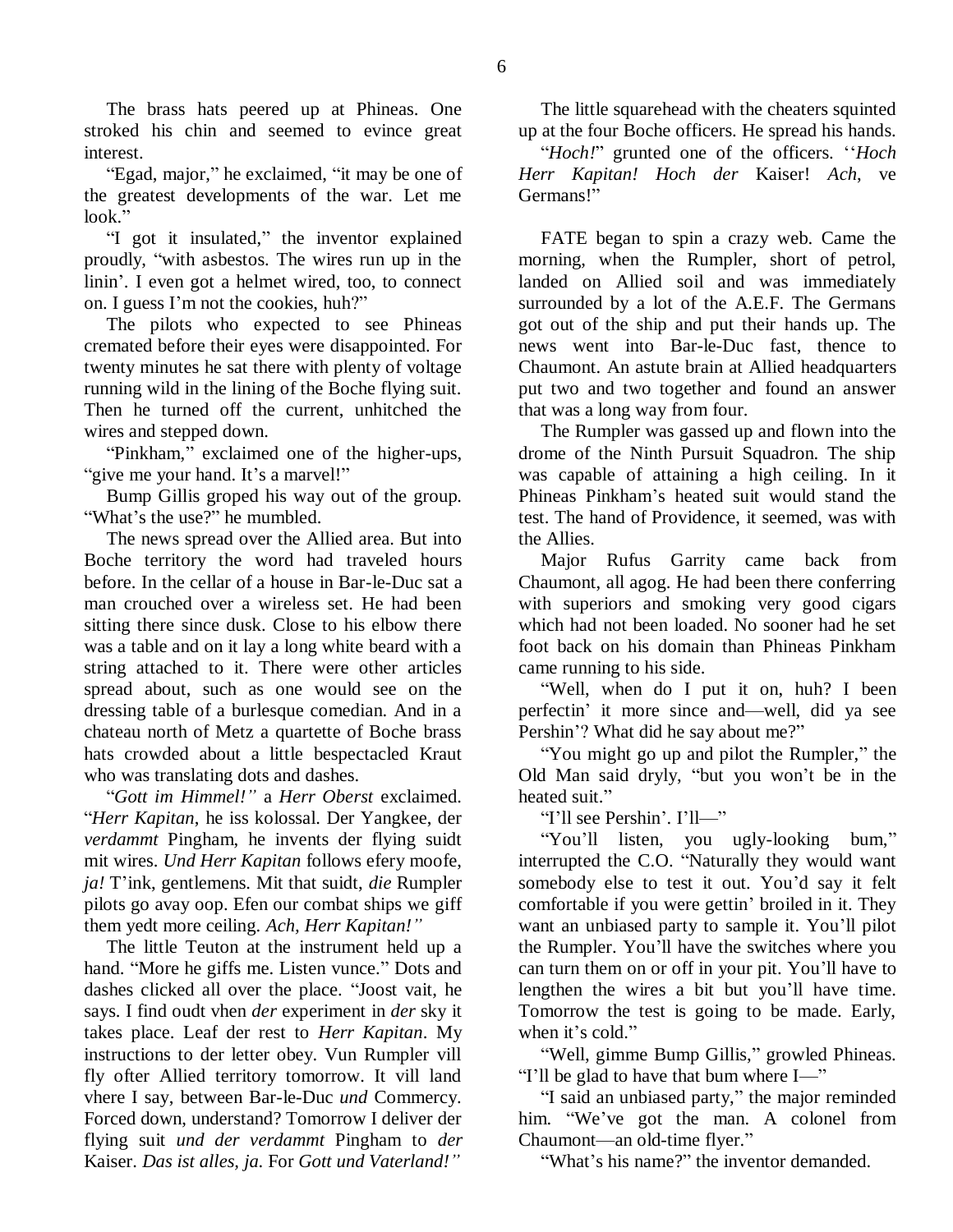"Smith, John Smith," grinned Garrity. "Ever hear of him?" He walked away, chuckling.

"Crackin" wise again, are they?" yelped Phineas. "Well, someday I"ll kill myself a Smith."

The night before the big event Lieutenant Pinkham went into Bar-le-Duc. He picked out his pet cafe and hid himself in a dark corner. He felt exuberant, intoxicated with something stronger than Frog brew. Fame! Fame was knocking at his door. When a French officer with a carefully waxed mustache sat down at his table, Phineas was delighted.

"Congratulations, M"sieu," said the Frenchman. "I have heard of what eet ees you have done. Ah, I envy you."

"Huh," enthused Phineas. "It's a gift. A Pinkham—"

"Pardon me, lieutenant," came a voice over Phineas" shoulder. "I want to introduce you to the man who will wear your flying suit tomorrow on the historic flight. Colonel Smith, Lieutenant Pinkham."

The hero of the moment rose. His knees caved a bit. He was sure there was something familiar about the face of the man whose hand he was shaking, but he could not be sure. Then the officer turned to speak to the man with him. That nose! Phineas choked down a cry, but his fists doubled up. The French officer tugged at Phineas" sleeve.

"Wan dreenk before I go, *oui?"* he proposed. "You geeve to me ze honaire. We dreenk to your so great success tomorrow, *oui?"*

*"Oui,"* consented Phineas through gritted teeth. "To the success of the suit, yeah. Haw-w-w- $W-W$ !"

Soon the Frenchman slipped away. Phineas had lost his desire to wrestle with his cups. He, too, left the place and hurried back to his drome.

The crazy web was almost finished. Just after midnight Colonel Smith drained his last brandy and soda and walked out into the street. A man fell into step with him. Colonel Smith was in the mood for companionship.

"Ah, ze night eet ees yet young," argued the French officer. "We go where we meet ze beautiful ladies. To a hotel you mus' go already? Pouf! *Chez moi, m'sieu*. My wife she have ze beautiful seester. I inseest you pay me ze call, *oui!"*

"Why not?" grinned Colonel Smith.

An hour later the colonel with the big nose entered his hotel and went up to catch up on some sleep. The job of testing out the Pinkham invention would be a strenuous task, without a doubt.

The new day dawned perfectly. A car came onto the drome early, carrying Colonel Smith. He had the collar of his coat turned up over his ears. Soon another car rumbled in, loaded with brass hats. Then came a Renault with the Frog delegation. The Limeys turned up last.

Colonel Smith"s face was covered with a thick grease.

"To keep out the cold," he explained. "My face won"t be covered. The idea is from a man who tried to swim the English Channel once. Where"s Lieutenant Pinkham?"

Phineas clumped in, his face an expressionless mask.

"Ought to go right away, sir," he said to the Old Man. "If the colonel is ready, I"ll take him over and get him into the suit. I fixed the wires last night, like you said. It ought to work swell." He turned his head quickly and smiled at the wall. Smith, huh? They weren't kidding him, after all.

TRAILED by goggle-eyed pilots, infantry officers and what not, Phineas escorted Smith to his hut and soon had the wired air regalia wrapped about the colonel"s frame.

"Here's a helmet, too, with wires runnin" through it." Phineas held out the headgear. "It connects with the rest of the suit. Is it a swell job, huh?"

"Maybe," growled Smith noncommittally. "We"ll soon see."

Phineas himself was bundled up in every article of flying gear imaginable. "If it gets too cold, I come down. I git chilblains easy. Well, is the Rumpler ready?"

The Rumpler was. Across the field went Smith, Phineas and a large gallery. The Boche observation ship ticked over prettily. Colonel Smith had to be lifted into the ship. He found himself wedged tight in the over-sized suit. Phineas reached up a hand to him.

"Hope ya have a swell time—er—colonel," he grinned. "Well, here we go! Bum sour, bums! I go up to make history."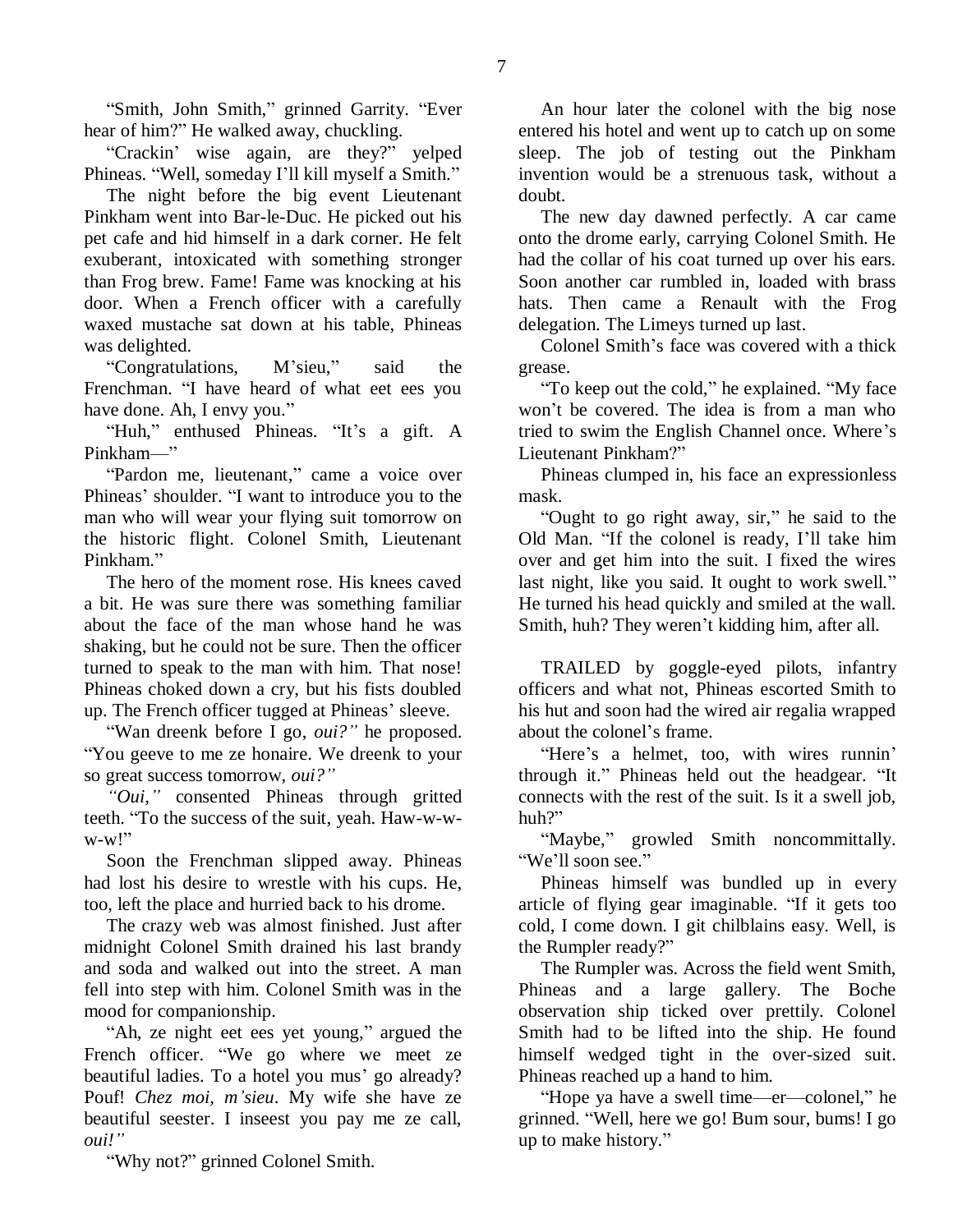As the Rumpler skimmed over the ground, Colonel Smith hitched around in the rear pit. He found that he could reach the dual control stick that hung in a slot, and then he breathed easier. This man might have recognized him. Pinkham was a bad man to play jokes on.

Up, up, and up went the Rumpler. At twelve thousand Phineas threw on a switch that sent the juice from the Hisso ignition system through the flying suit. Colonel Smith soon felt a warm glow.

"How is it?" yelled Phineas into a speaking tube. "Your tootsies feel warm?"

The voice that came back to Phineas was charged with venom. It shocked him stiff as a poker in the pit.

"*Herr Leutnant* Pingham," the voice ripped out, "I have a gun trained on your skull. *Herr Kapitan* it iss. When I say let go of the controls, you let go or I shoot, *ja!* Ha! Ha! Ha! Keep on going up until I say "*Nein!'*"

The crazy web of Fate was practically spun. Over in Bar-le-Duc, an outraged, indignant Colonel Smith was writhing at his bonds and trying to roll across the floor of a small apartment to kick at the door.

Phineas" sudden fit of alarm slipped from him. He reached down and threw on another switch. Twice as much heat rolled up from the Hisso into the flying suit wrapped around the great *Herr Kapitan*. Phineas looked at the altimeter. Fifteen thousand. It was getting colder by the minute. His face was numb. His hands and feet were thoroughly chilled. Phineas shivered and waited for the voice to come to his ear once more.

Then it came! "*Ach, Gott!* Burning up I am. *Herr Leutnant*, switch off *der* current or I shoot!" In his excitement the German lapsed into broken dialect.

"Go ahead, ya squarehead, an" roast like a chestnut. I bet if ya do, a worm"ll crawl out. Try an" git down. Haw-w-w-w-w! Too bad a guy named Smith squeezed an egg in my hand, or you"d have gotten away with it, ya fathead! I fixed that suit. Took out some asbestos an" put cotton batten in its place. With one current on, it wouldn"t have burned the bum much, but you git the works. Kraut! I hope it braises your ribs, haww-w-w-w! Well, let's go higher, huh? You were the Frog that called on me in that barn, weren"t ya?"

The German got the stick out. He suddenly let out a howl and it slipped from his grasp, flipped overside and shot down like a plummet.

"Why don"t ya shoot, Heinie?" yipped Phineas. "Warm enough for ya?"

"*Himmel!*" yelled the Boche. "Down, down. Please, *Herr Leutnant*. I am on fire!"

"Throw the gun away, ya bum," yelled Phineas, "or I go up to the moon."

"*Ja*, I toss it out," agreed *Herr Kapitan* feverishly. "See?"

Phineas turned. The German was in the act of throwing the gun overside. His tormentor laughed and front-sticked, and threw off the switches that sent the current through the suit.

Down on the ground an amazed group watched the Rumpler descending in a long series of spirals. The ship seemed in an awful hurry.

"Somethin" went wrong, I know it," wailed the Old Man. "Look at Smith. He looks all folded up."

The Rumpler landed, rolling up. Phineas waved and started to climb out of his pit.

"A flop, huh?" Garrity raged at him. "Burned him up, I'll bet. Oh, you'll hang for this!" Scaredfaced men surrounded the machine—brass hats, pilots and groundmen. Then the major gasped. The nose of the man in the observer's seat was melting away.

"Pinkham, look what you"ve done, you damfool! Look—help get him out."

"Haw-w-w-w-w-w!" guffawed Phineas in keen enjoyment. "Help him out, sure. Stick a fork in him an" see if he"s done. Help out the *Herr Kapitan*, the big brains of the Kaiser's snoopers. Sure, drag him out. He got too hot an' his nose started to melt—his fake nose. Sometime last night he must"ve busted the real Colonel Smith over the dome an" laid him away some place. *Herr Kapitan* was an expert with make-up. He fooled me last night. That time he was a French officer, and he must"ve met Smith afterward. It"s a good thing I fixed that suit up. Took some asbestos out an"—"

"Y-you did what?" bellowed Rufus Garrity. "How did you know who this man was, you fishface? Why didn"t you grab him when he showed up this morning?"

"I—I—er—well, I didn"t know until I got upstairs. I thought it really was Smith," Phineas